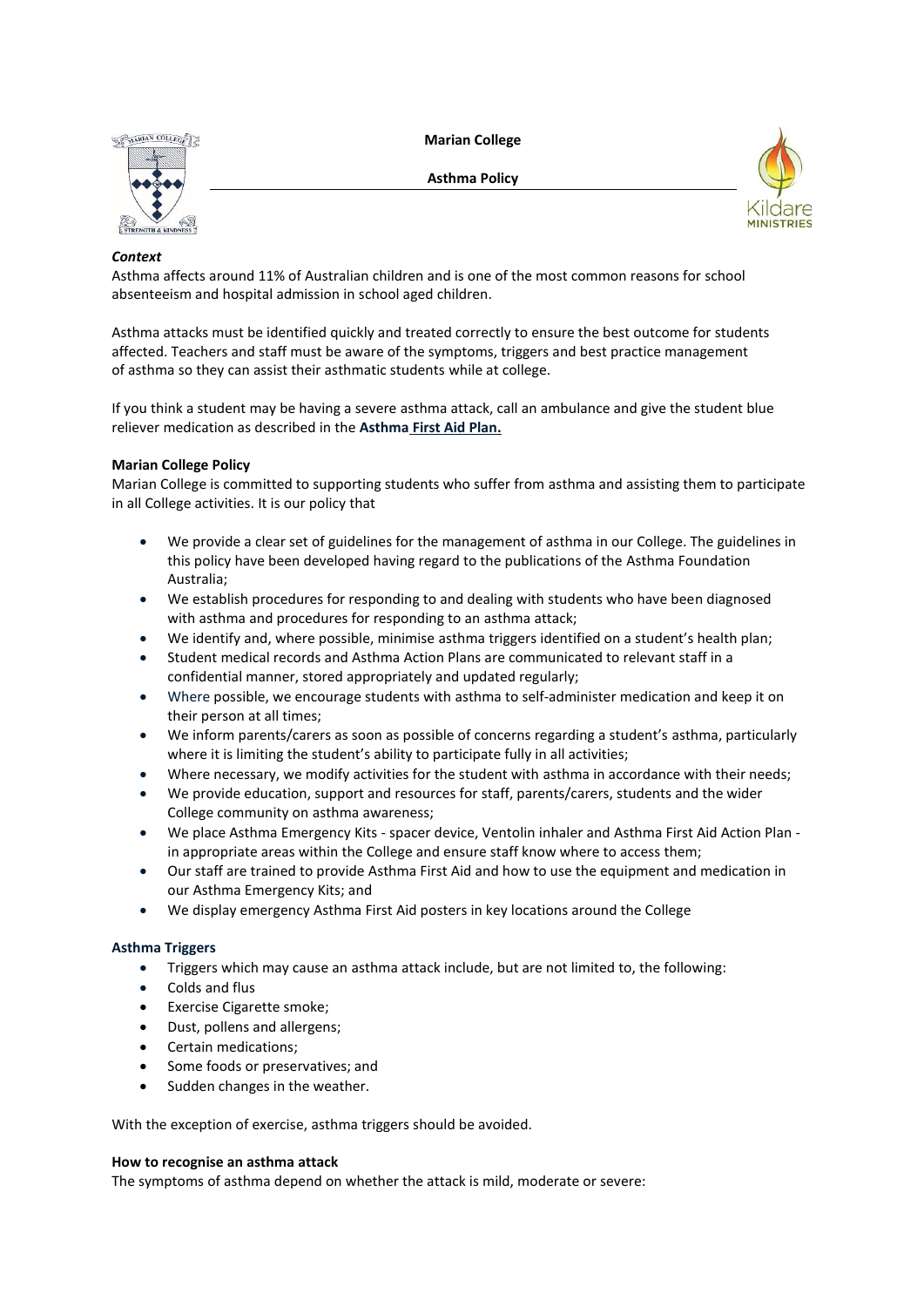**Mild Attack:** Symptoms include: coughing, soft wheezing, minor trouble breathing.

**Moderate Attack:** Symptoms include: persistent coughing, loud wheezing, difficulty breathing, shortened sentences.

**Sever Attack:** Symptoms include: wheezing may be absent, distressed/anxious, pale/sweaty/blue lips, gasping for breath, few words per breath, sucking in of skin over ribs/throat. Whether or not the student is known to have asthma, no harm is likely to result from giving reliever medication to someone without asthma.

If you think a student may be having an asthma attack, give blue reliever medication as described in the **Asthma [First Aid Plan](https://mariansw.cspace.net.au/Assets/505/1/AsthmaatSchoolforSchoolStaff.pdf)**. Call an ambulance in emergency situations. (Refer to our **[Accident Management](https://mariansw.cspace.net.au/AccidentManagement)  [Policy\)](https://mariansw.cspace.net.au/AccidentManagement)**

## **Recognising symptoms of poorly controlled asthma**

The following are indicators that a student's asthma is poorly controlled:

- Frequent absenteeism from College due to asthma;
- Students use their reliever medication more than 3 times per week to ease asthma symptoms (this does not include using their reliever before exercise);
- Tiredness/poor concentration; or
- Student is unable to exercise or play sport due to asthma.

If you recognise a student who may have poorly controlled asthma, consider informing the parents so that they can seek medical advice.

## **Asthma management procedures**

Marian College has developed the following work practices and procedures for managing asthma: In an an asthma emergency follow the student's Asthma Action Plan (if easily accessible) or the **[Asthma](https://mariansw.cspace.net.au/Assets/505/1/AsthmaatSchoolforSchoolStaff.pdf) First [Aid Plan](https://mariansw.cspace.net.au/Assets/505/1/AsthmaatSchoolforSchoolStaff.pdf)**.

## **Asthma First Aid Plan**

Parents are requested to notify Marian College of all medical conditions including asthma, as well as any medication that a student is required to take on an ongoing basis.

## **Maintenance of medical records**

Student medical records are maintained in accordance with our **Medical Records (Student) Policy** which includes a provision to ensure that Marian College is regularly updated as to the status of existing medical conditions including asthma.

## **Asthma action plan**

An Asthma Action Plan is a written set of instructions prepared in partnership with the student's doctor that helps students to manage their asthma at different times.

The student's Asthma Action Plan should help them to:

- Recognise worsening asthma symptoms;
- Start treatment quickly:
- Seek the right medical assistance.

Early attention to worsening asthma may prevent students from having a serious attack. Staff should encourage the parents/carers of students to ask their doctor for a written Asthma Action Plan.

For every student with asthma there should be a written Asthma Action Plan provided to Marian College.

The Asthma Action Plan should be stored appropriately and updated regularly. It should be communicated to relevant staff in a confidential manner.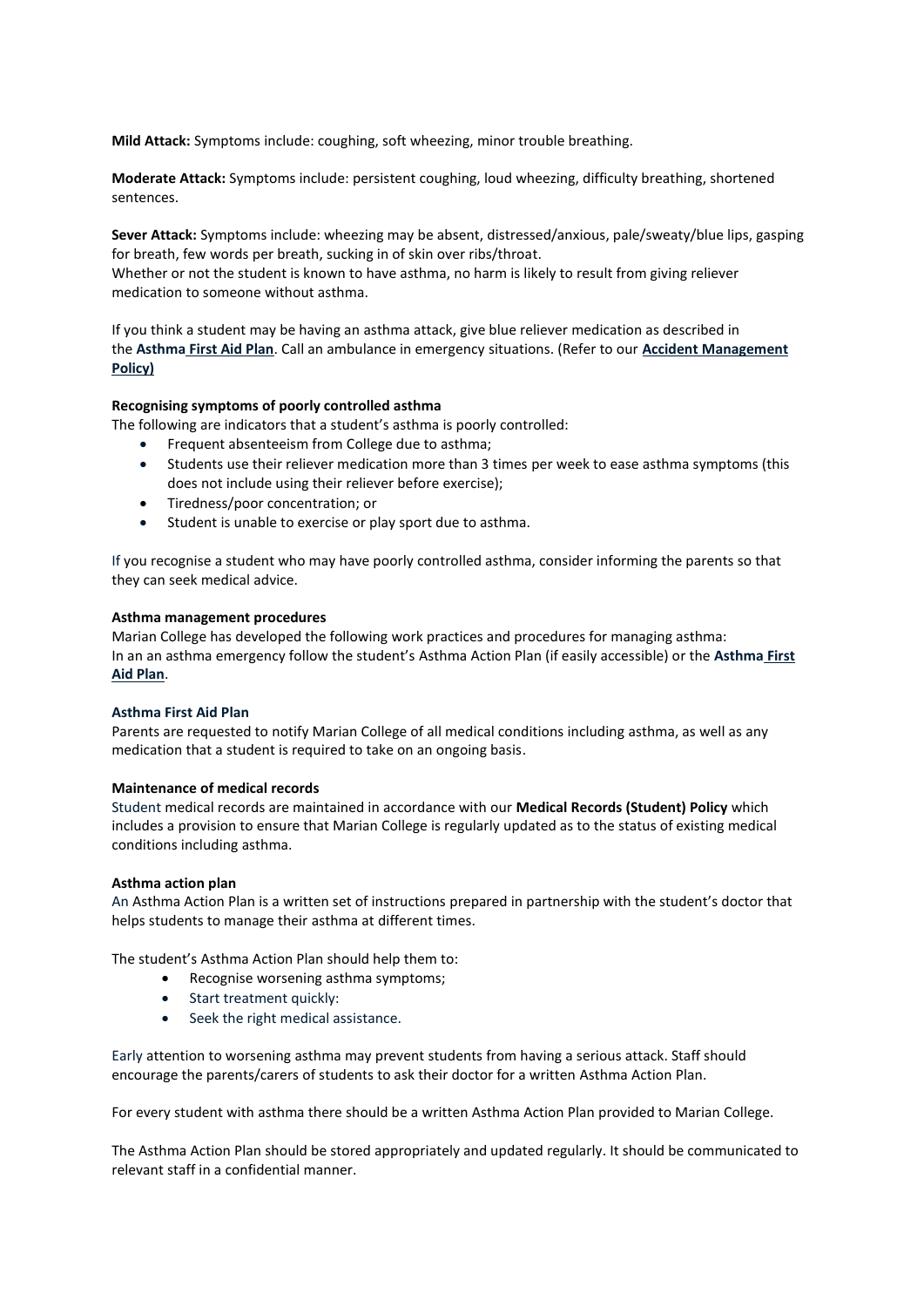Each staff member shall fulfil their agreed roles as documented in a student's Asthma Action Plan and the College shall inform parents as soon as possible of concerns regarding the student's health care.

## **Administering prescribed medication**

Parents /carers of students who require prescribed asthma medication to be administered during College hours must notify the College of this requirement and collaborate with the College to work out arrangements for supply, administration and storage of the prescribed medication.

Students who have been diagnosed with asthma should carry their blue reliever medication at all times while at College in case they need to use it, particularly for an asthma emergency. For more information, refer to our **[Medication Administration Policy](https://mariansw.cspace.net.au/MedicationAdministration)**.

Asthma Emergency Kits can be purchased from the Asthma Foundation and reliever medication is available from pharmacies.

- An Asthma Emergency Kit should contain:
- A spacer:
- An in-date reliever medication:
- Alcohol swabs: and
- Instructions for use and cleaning.

Marian College keeps Asthma Emergency Kits in the following locations:

- Student Reception
- First Aid Kits in all buildings
- Portable First Aid Kits.

A record should be made in the Incident and Risk form in the Student Management System - SEQTA on each occasion the Asthma Emergency Kits are used.

## **Exercise induced attacks**

Exercise is important for health and development. Students with asthma should be encouraged to be active. With good management, most students with asthma can exercise normally.

Any sporting activity (except SCUBA diving) is suitable for students with asthma.

Marian College staff need to be particularly alert for asthma symptoms when students are participating in sports carnivals or endurance events (e.g. cross country). Asthma Emergency Kits should be made available if required, and staff trained in asthma management should attend such events.

The following guidelines have been produced by the Asthma Foundation for dealing with Exercise Induced Asthma (EIA).

## **Before Exercise**

Students with exercise induced asthma should use their blue reliever or doctor recommended medication 5-20 minutes before exercising.

The student should always warm up before exercise or activity: and,

The student should always carry or have their reliever medication close by in case it is needed.

## **During Exercise**

If symptoms occur stop activity and take blue reliever or doctor recommended medication; Return to activity only if free of symptoms; and If symptoms reoccur, take blue reliever or doctor recommended medication and do not return to activity.

## **After Exercise**

Cool down and be alert for asthma symptoms.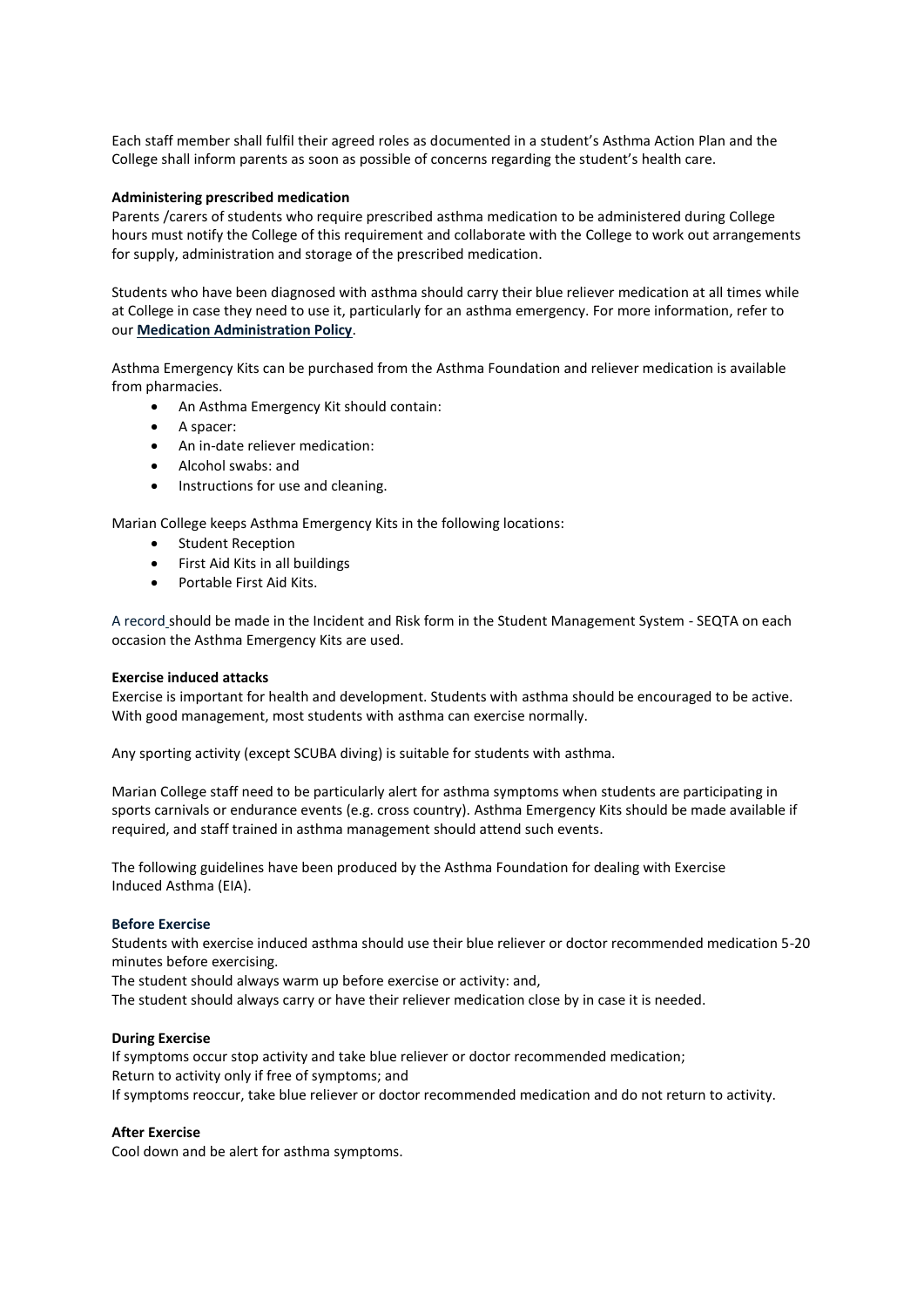Exercise should only be avoided when the student is unwell or when symptoms of asthma are present. Always notify parents/carers of any asthma incident.

# **Employee responsibilities**

All workers are expected to:

- Be familiar with the College's asthma management policy;
- Know the students with asthma in their care;
- Know where the Asthma Emergency Kits are located in the College;
- Know how to implement First Aid treatment in the event of an asthma attack;
- Access students' written Asthma Action Plans as requires;
- Know asthma triggers and how to recognise asthma symptoms;
- Know that use of a spacer with a puffer is more effective than puffer alone;
- Know that asthma puffers have an expiry date and ensure that a staff member has the responsibility for checking asthma puffers regularly; and
- Always inform parents/carers of an asthma incident

Asthma is a serious condition. The Asthma Foundation of Australia provides training for College staff to understand and manage asthma and be able to administer Asthma First Aid.

This policy is implemented through a combination of:

- Staff training;
- The availability of Asthma Emergency Kits;
- Individual Asthma Action Plans;
- Effective incident notification procedures;
- Effective communication procedures;
- Allocation of the overall responsibility for this policy to a senior member of staff; and
- Initiation of corrective actions where necessary.

# **Breach of procedure**

Where a staff member breaches this policy Marian College may take disciplinary action. Catholic schools in the Archdiocese of Melbourne affirm that every individual person is made in the image of God (Gen 1: 27), and that life and physical health are precious gifts entrusted to people by God. As such, Marian College in the Archdiocese of Melbourne prohibit all unsanctioned drug use while a student is:

- attending school or is within the school vicinity
- engaging in any school activity away from the school, including the travel to or from school or a school activity.

Marian College takes strategic action to prevent drug experimentation and use by students. The College is able to respond appropriately to drug-related issues and the harm that may arise from the misuse of drugs.

Our Marian College community is conscious of our Catholic vision, mission and values. Therefore, this policy ensures that our young people are sensitively attended to during times of difficulty and gives them hope for the future.

When managing drug issues, the school leaders at our College work within the requirements of the law. They balance the immediate wellbeing and educational needs of students involved in the issue with the students' ongoing growth and development, as well as the wellbeing and educational interests of the broader school community.

# *Scope*

This policy applies to:

- The possession, supply, distribution, and use of licit and illicit drugs or drug-related equipment by students who are attending school or within the school vicinity, or are engaging in a school activity away from the school, including the travel to or from school or a school activity.
- Inappropriate use by students of prescribed or over-the-counter drugs.
- Inappropriate use by students of volatile substances or inhalants.